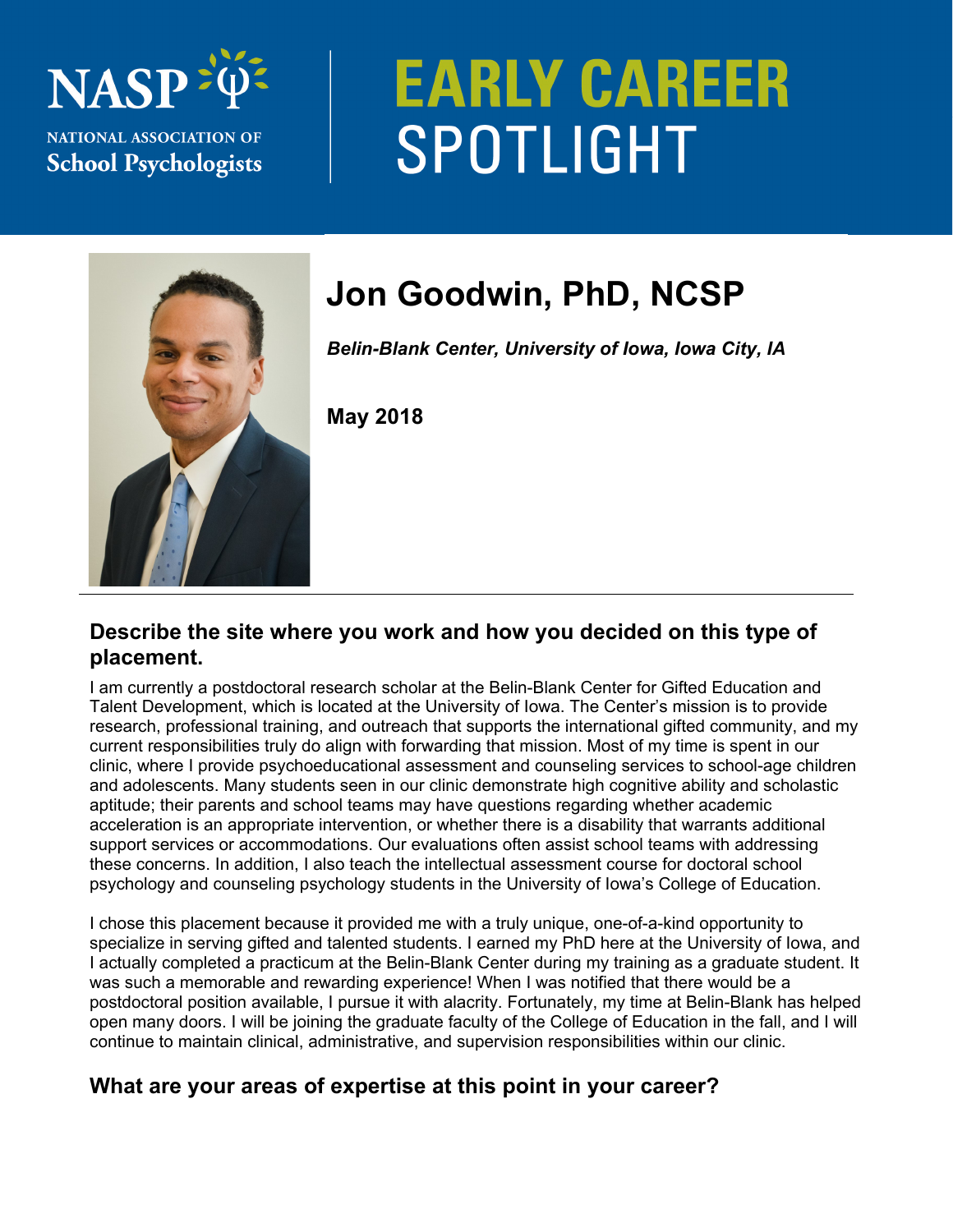So far, I can confidently say that I have developed expertise at conducting psychoeducational assessments of high-ability students. A careful and thorough evaluation can be very useful when making recommendations for whole-grade acceleration, subject acceleration, early school entrance, or any of the many other forms of academic acceleration. I espouse a strengths-based approach when delivering psychoeducational services, and I think this aligns quite well with the direction that school psychology is increasingly moving toward. Understanding and making sound recommendations to both nurture a student's strengths while also addressing areas that are in need of support can be a complicated endeavor, but I have become quite skilled at this work. These skills are especially important when evaluating and making recommendations for twice-exceptional students (i.e., students who present with both high cognitive/academic ability *and* a disability that impacts their scholastic functioning).

# **Describe something that has surprised you about your career thus far.**

I have been pleasantly surprised by just how valuable my training and experiences within K–12 schools has been in my current work within a university-based clinic setting. My knowledge of schools has really bolstered my ability to make good, well-reasoned, and implementable recommendations for school teams. My recognition of this has really strengthened my professional identity as, first and foremost, a school psychologist. Increasingly, I have found my professional identity as a school psychologist to be of paramount importance now that I do not currently work in the schools.

#### **Describe your engagement in the local community and how this impacts your work.**

Social justice and advocacy for marginalized groups have prominent roles in how I decide to allocate my professional and personal time. Professionally, I routinely provide inservice trainings and workshops for professionals who serve twice-exceptional students. This outreach is very important, as the challenges experienced by twice-exceptional students are often overlooked, underrecognized, or misunderstood. Personally, I am very active within the Iowa City community through my volunteer and advocacy work with a number of organizations, including the local NAACP chapter and my fraternal organization, Alpha Phi Alpha Fraternity, Inc. As a relatively young Black professional (I'm 29), I try my best to be an exemplar for children of color who reside within the Iowa City community, especially young Black males.

#### **What challenges have you faced in your early career, and how have you handled them?**

A recurrent challenge that I have encountered at this juncture in my career is convincing parents and other professionals that I am indeed knowledgeable enough to provide consultation about student learning, problem behavior, and mental health. I presume they may be apprehensive to take me seriously because I am relatively young and just at the beginning of my career. Positively, I am confident that I will eventually age out of this problem! However, until that happens, I am very intentional in corroborating up my recommendations with empirical research literature. I have found this approach to be very helpful when providing consultation to schools and families.

### **What advice do you have for other early career school psychologists?**

I strongly encourage early career school psychologists to find mentors to whom they can reach out for support and advice. I am quite fortunate to have had superb professors and supervisors throughout my graduate training, and I continue to seek advice from them more often than I would like to admit. For example, just a few weeks ago, I reached out to my former internship supervisor for information